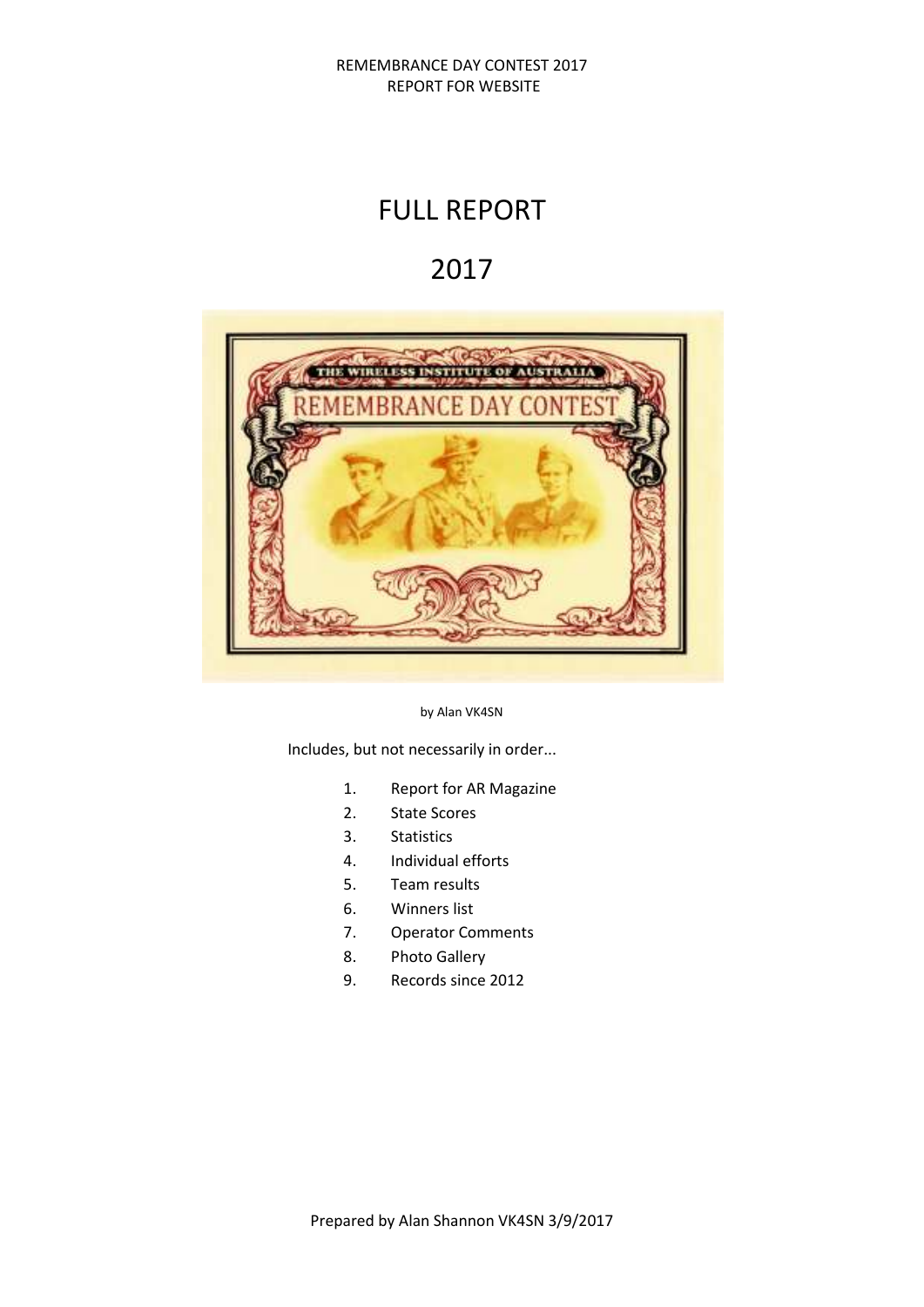The Remembrance Day Contest 2017 has successfully passed, and although some thought it was quieter this year, a few records have been broken by a dedicated few. The winning State is calculated by Total points from logs submitted divided by the number of licences in each state or Territory. (Excluding beacons and repeaters as published in the WIA Callbook for that year.), and this year the VK7's proved they were worthy of the title once again. Tasmania has won the 2017 Remembrance Day Contest. An excellent effort by the VK7's as 6.3 percent of total licenced operators in that state submitted their log claiming the win hands down. Next best effort was from VK6 with 2.7 percent.

198 logs were received inclusive of 14 paper logs – 166 Advanced, 23 Standard and 9 Foundation making 19.8% of the 993 total participants. CW:SSB is at a respectable 1:9 ratio. RTTY contacts this year were prominent due to a lot of prior chatter on social media and totalled 144 contacts over the 198 logs. No logs were received from VK8 or P2. The standard of logging is outstanding with only 5 typos in logging over 25,000 contacts. That is brilliant considering only a couple of years ago some were still learning how to log a portable station correctly. 6 logs were classified as check logs due to personal requests, missing and/or incorrect data. Remember a contest is applying skills in accurate message taking and logging. It is never the job of a manager to fix your log, although they do tweak a few to get you through.

Records broken were from VK2GR in SOCW with 758 points, VK5LJ in SO Mixed with 1036 points, VK2TUV in MS with 1322 points and VK6NC with an outstanding 1437 points for the Multi-Multi section.

| <b>STATE</b>    | <b>NR</b><br>οf<br><b>LOGS</b> | LOGGED<br><b>CONTACTS</b> | PH    | <b>CW</b> | <b>RAW</b><br><b>SCORE</b> | WEIGHTED<br><b>SCORE</b> | Unique<br>Participants |
|-----------------|--------------------------------|---------------------------|-------|-----------|----------------------------|--------------------------|------------------------|
| <b>VK1</b>      | 3                              | 170                       | 155   | 15        | 207                        | 0.55                     | 10                     |
| <b>VK2</b>      | 44                             | 6645                      | 5361  | 1284      | 10786                      | 2.67                     | 240                    |
| VK <sub>3</sub> | 36                             | 3397                      | 3129  | 268       | 4888                       | 1.24                     | 243                    |
| VK <sub>4</sub> | 14                             | 2889                      | 2699  | 179       | 3752                       | 1.37                     | 125                    |
| VK <sub>5</sub> | 24                             | 2861                      | 2516  | 335       | 4087                       | 2.89                     | 123                    |
| VK 6            | 36                             | 4350                      | 4282  | 68        | 5443                       | 4.11                     | 98                     |
| <b>VK7</b>      | 38                             | 4550                      | 4183  | 232       | 6906                       | 11.38                    | 107                    |
| VK 8            | 0                              | 0                         | 0     | 0         | 0                          | 0.00                     | $\Omega$               |
| ΖL              | $\overline{2}$                 | 26                        | 22    | 4         | 30                         | 0.01                     | 47                     |
| P <sub>2</sub>  | 0                              | 0                         | 0     | 0         | 0                          | 0.00                     | 0                      |
| <b>TOTAL</b>    | 197                            | 24888                     | 22347 | 2385      | 36099                      | TOTAL                    | 993                    |

Comparing results for each state can be done using table 1 below.

# **TABLE 1**

The club scene for 2017 was a lot quieter than previous years. 51 operators were spread over 8 Multi-Single and 5 Multi-Multi stations. The QRP section was represented by 13 log submissions which were 7 down on previous years. Poor conditions will make it harder for QRP stations to be heard during low sunspot activity, which was very evident to me. While operating I asked "is this frequency in use?" upon which I received a reply from a weak QRP station saying it was his frequency and nothing was happening. I worked the station and the frequency was given over to me. I then worked 34 stations in 20 minutes. Dare I ask in jest, "Is life too short for QRP?"

The highest scoring Rookie goes to VK3FMMB with 165 points in the Single Op Phone section. The top 3 Foundation licences were VK3FMMB with 165 points (SOPH), VK2FHRK 150 points (QRP PH), and VK4FILS 70 points (SOPH).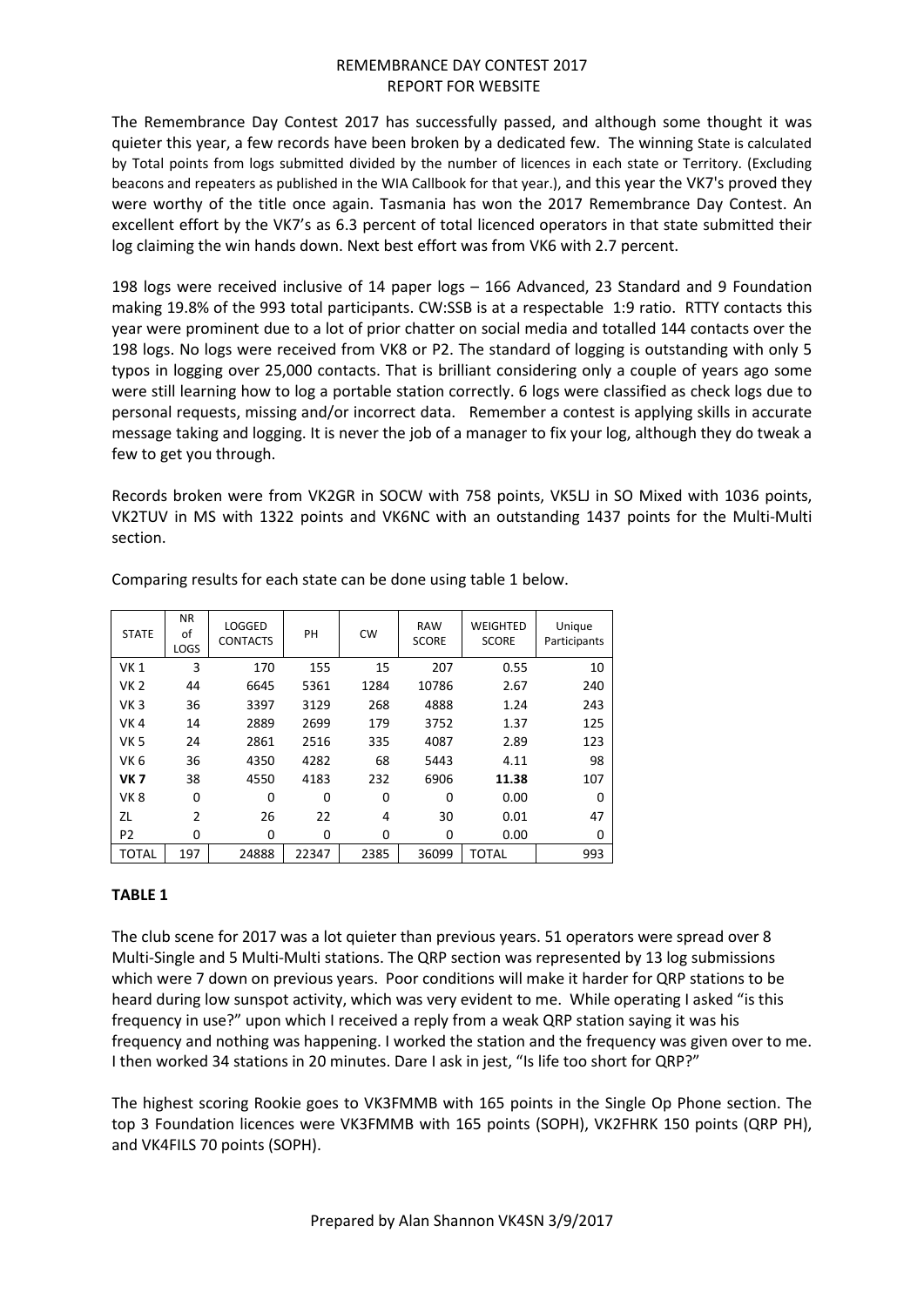| TEAM NAME          | CALLSIGN1 | <b>SCORE</b> | CALLSIGN2 | <b>SCORE</b> | CALLSIGN3 | <b>SCORE</b> | TOTAL |
|--------------------|-----------|--------------|-----------|--------------|-----------|--------------|-------|
| AREG TEAM 1        | VK5QI     | 309          | VK3TST    | 321          | VK5GR     | 1003         | 1633  |
| <b>NSW Wombats</b> | VK2GR     | 758          | VK2BJ     | 524          | VK2WO     | 340          | 1622  |
| 31 CLUB            | VK6AXB    | 431          | VK6BDO    | 242          | VK6ZRW    | 582          | 1255  |

Three teams were submitted with team AREG Team 1 (VK5QI, VK3TST, VK5GR) taking the lead with 1633 points. Table 2 has all the results.

# **Table 2**

Good news is imminent for log scoring and evaluation to take the load off the managers. This year uploading logs to the web based server was used to check scoring and duplicates. Immediately after logs can be manually viewed and another page shows the results listed in category order. So far the system is working perfectly. By next year we hope to have statistics automatically generated which will relieve the manager of about 5 or more days work. Once the project is finished and tested, each operator will be able to upload their own log. Other contests can be added if other managers are interested. This is an Australian based initiative and is not a WIA project.

A full list of statistics, photos and other information will be available on the WIA RD website in PDF format. Awards will be sent from the W.I.A office for all major  $1<sup>st</sup>$ ,  $2<sup>nd</sup>$ , and  $3<sup>rd</sup>$  place winners. Downloadable PDF certificates for individual state placing will be available. See below for full list of scores.



VK2JDS and crew, part of the VK2TUV team setting a new Multi-Single record. (vk2tuv.jpg)



VK3TST Portable. (vk3tst.jpg)

Prepared by Alan Shannon VK4SN 3/9/2017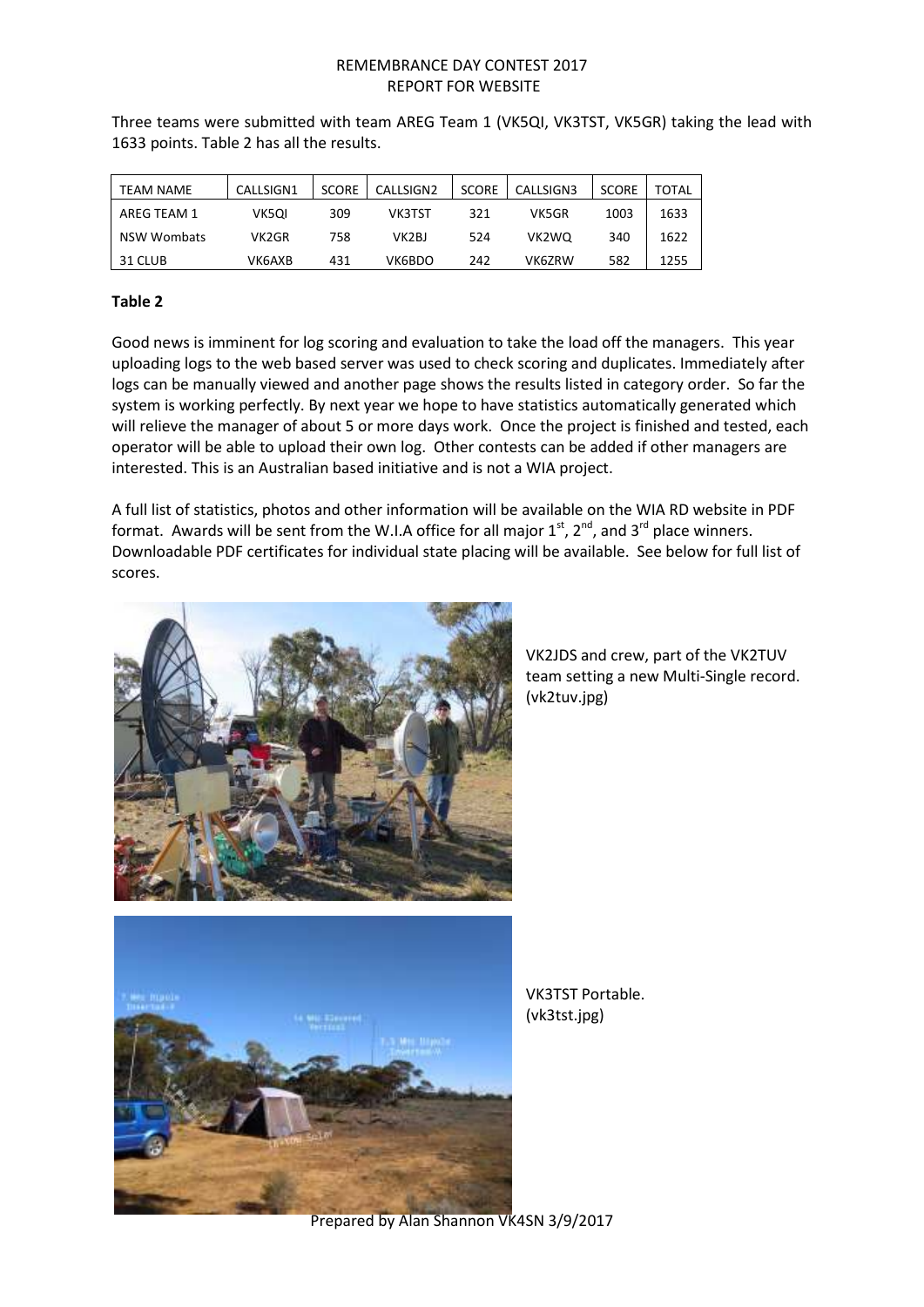# **2017 Remembrance Day Contest Results.**

|               |               | <b>SINGLE OP PHONE</b> |               |               |                | SINGLE OP CW           |                | <b>QRP PHONE</b>   |                     |
|---------------|---------------|------------------------|---------------|---------------|----------------|------------------------|----------------|--------------------|---------------------|
| Callsign      | <b>Points</b> | Callsign               | <b>Points</b> | Callsign      | <b>Points</b>  | Callsign               | <b>Points</b>  | Callsign           | <b>Points</b>       |
| VK2MT         | 974           | VK1DW                  | 103           | VK5HAE        | 30             | VK2GR                  | 758            | VK2AOJ             | 419                 |
| VK3XV         | 625           | VK2DEK                 | 102           | VK7CL         | 28             | VK2BJ                  | 524            | VK3TST             | 321                 |
| VK4ADC        | 540           | VK2VV                  | 95            | VK3DY         | 27             | VK2WQ                  | 340            | VK2FHRK            | 150                 |
| VK7VH         | 478           | VK6AN                  | 80            | VK3FLCS       | 26             | VK7RD                  | 222            | VK2YW              | 95                  |
| VK6AXB        | 431           | VK6TV                  | 80            | VK5DJ         | 26             | VK5NE                  | 212            | VK7TW              | 93                  |
| VK7HW         | 407           | VK6ADI                 | 78            | VK4FPDG       | 26             | VK2KJJ                 | 208            | VK5MTM             | 64                  |
| VK7JGD        | 364           | VK2QV                  | 75            | VK7SA         | 25             | VK2EL                  | 154            | VK3OAK             | 42                  |
| VK6CSW        | 344           | VK1HW                  | 74            | VK5SE         | 24             | VK7AD                  | 114            | VK3SMC             | 13                  |
| <b>VK7DIK</b> | 337           | <b>VK4FILS</b>         | 70            | VK6QK         | 24             | VK6AAK                 | 108            | <b>VK7FREU</b>     | 11                  |
| VK5QI         | 309           | VK7DG                  | 70            | VK7GG         | 24             | VK1FWBK                | 30             |                    |                     |
| VK4PDX        | 283           | VK6JP                  | 69            | VK2YX         | 23             | VK2BJT                 | 26             | <b>QRP CW</b>      |                     |
| VK3LM         | 275           | VK2JCC                 | 64            | VK5KDK        | 22             | VK7RO                  | 20             | VK2IG              | 170                 |
| <b>VK700</b>  | 275           | <b>VK2TTL</b>          | 60            | VK7WH         | 22             | VK2PN                  | $\overline{2}$ | VK3AGQ             | 88                  |
| VK2BGL        | 260           | VK6ZIC                 | 59            | VK7DC         | 22             |                        |                |                    |                     |
| VK4NM         | 244           | VK3MCD                 | 55            | VK2VOL        | 21             |                        |                | <b>QRP MIXED</b>   |                     |
| VK6BDO        | 242           | VK6BMW                 | 55            | VK3LCW        | 20             | <b>SINGLE OP MIXED</b> |                | <b>VK7NTK</b>      | 380                 |
| VK3AVV        | 235           | VK2UVP                 | 55            | VK3VGB        | 20             | VK5LJ                  | 1036           | VK3YE              | 102                 |
| VK5DT         | 220           | VK4LAT                 | 54            | <b>VK5HEL</b> | 20             | VK5GR                  | 1003           |                    |                     |
| VK5KX         | 220           | VK6FGGL                | 53            | VK6JY         | 20             | VK2AZ                  | 778            |                    |                     |
| VK7QF         | 212           | VK6ZMS                 | 53            | VK3JWT        | 19             | VK2CU                  | 726            |                    | <b>MULTI-SINGLE</b> |
| VK7KAJ        | 198           | VK7DW                  | 52            | <b>VK5KIK</b> | 18             | VK7ZBX                 | 718            | VK2TUV             | 1322                |
| VK7RM         | 187           | VK5MCB                 | 50            | VK6LO         | 17             | VK7ZMS                 | 689            | VK2AU              | 1178                |
| VK6QS         | 183           | VK2ZCM                 | 45            | VK7TU         | 17             | VK6ZRW                 | 582            | VK3CML             | 629                 |
| VK6VP         | 183           | VK5XY                  | 45            | VK7PD         | 16             | VK7HDM                 | 573            | VK2GGC             | 537                 |
| VK3FMMB       | 165           | VK7BG                  | 45            | VK5PL         | 15             | VK7BEN                 | 536            | VK4BW              | 214                 |
| VK7IF         | 161           | VK2HHS                 | 44            | VK2HAX        | 15             | VK3SIM                 | 532            | VK6ARN             | 197                 |
| VK6DDX        | 146           | VK2PX                  | 44            | VK2UTL        | 14             | VK4SN                  | 462            | VK5PX              | 115                 |
| VK3JK         | 143           | VK6SO                  | 43            | VK5UE         | 14             | VK3AMG                 | 340            | VK5BRL             | 108                 |
| VK7ZGK        | 142           | <b>VK3TNL</b>          | 42            | VK6SN         | 12             | VK4SC                  | 303            |                    |                     |
| VK5JW         | 141           | VK7JU                  | 41            | VK6CG         | 11             | VK2BPL                 | 299            | <b>MULTI-MULTI</b> |                     |
| VK3LRE        | 139           | <b>VK4FLR</b>          | 40            | <b>VK6AIF</b> | 9              | VK3AUQ                 | 258            | VK6NC              | 1437                |
| VK6MM         | 138           | VK6MJC                 | 40            | ZL1SHP        | 9              | VK6GHZ                 | 201            | VK4HH              | 916                 |
| VK7FB         | 134           | VK7KC                  | 39            | VK6HV         | 8              | VK3AWG                 | 181            | VK2AWX             | 753                 |
| VK3ADW        | 133           | VK2MK                  | 38            | VK2BBQ        | 6              | VK3ELH                 | 173            | VK5GRC             | 241                 |
| VK7ZCR        | 131           | VK3AMW                 | 37            | VK2HEK        | $\overline{2}$ | VK3VT                  | 165            | VK6WH              | 91                  |
| VK2TS         | 124           | VK5KLD                 | 36            | VK7EV         | $\overline{2}$ | VK6RC                  | 158            |                    |                     |
| VK6WE         | 124           | VK3FI                  | 35            | VK2XSE        | $\mathbf{1}$   | VK4TMZ                 | 155            | <b>CHECK LOGS</b>  |                     |
| VK6USB        | 122           | <b>VK6NK</b>           | 34            |               |                | VK2JDR                 | 109            | VK2HEL             |                     |
| VK3ASU        | 121           | VK3MEG                 | 34            |               |                | VK3WE                  | 81             | VK2EMU             |                     |
| VK5LA         | 112           | <b>VK6EK</b>           | 34            |               |                | <b>VK6NU</b>           | 74             | VK7HSL             |                     |
| VK7QP         | 111           | VK3NCC                 | 32            |               |                | VK2BFC                 | 71             | VK4AAN             |                     |
| VK3MHY        | 111           | VK5AZL                 | 31            |               |                | VK3ZAP                 | 37             | VK3FBNR            |                     |
| VK2LEE        | 105           | VK7KW                  | 30            |               |                | VK3GK                  | 36             | VK2FF              |                     |
| VK4ADF        | 105           | VK3ZPF                 | 30            |               |                | ZL2AQL                 | 21             |                    |                     |

End of submission to WIA AR Mag. Best 73's, Alan Shannon VK4SN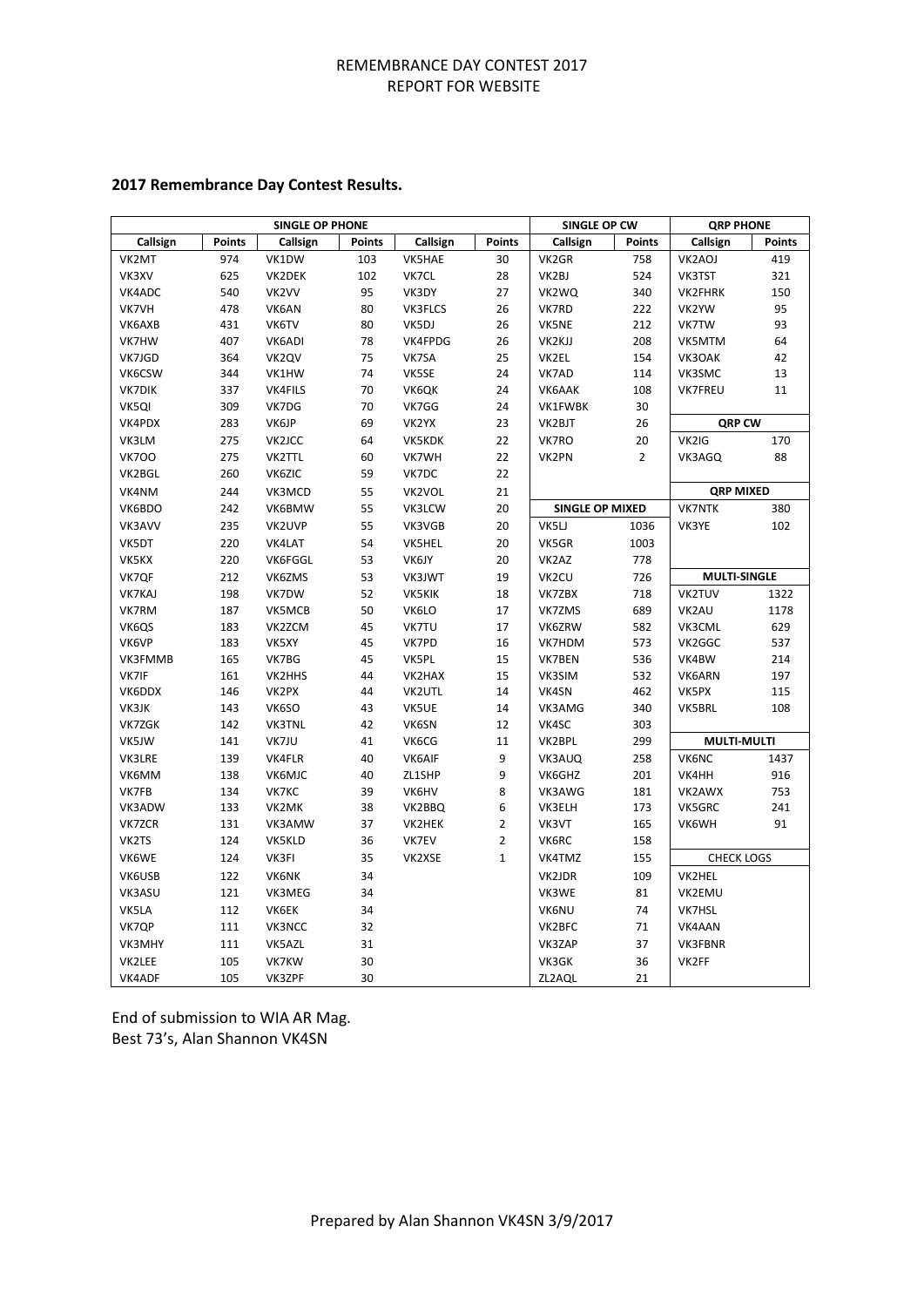# **STATISTICS**

| <b>STATE</b>    | NR of LOGS     | LOGGED CONTACTS | 폾           | ξ           | RAW SCORE   | WEIGHING FACTOR | WEIGHTED SCORE | % of Licencees who put log in | % of Participants who put log in | Unique Participants | Longest Ham years |
|-----------------|----------------|-----------------|-------------|-------------|-------------|-----------------|----------------|-------------------------------|----------------------------------|---------------------|-------------------|
| <b>VK1</b>      | 3              | 170             | 155         | 15          | 207         | 377             | 0.55           | 0.80                          | 30.00                            | 10                  | 38                |
| <b>VK 2</b>     | 44             | 6645            | 5361        | 1284        | 10786       | 4038            | 2.67           | 1.09                          | 18.33                            | 240                 | 70                |
| VK <sub>3</sub> | 36             | 3397            | 3129        | 268         | 4888        | 3949            | 1.24           | 0.91                          | 14.81                            | 243                 | 69                |
| VK4             | 15             | 2889            | 2699        | 179         | 3752        | 2739            | 1.37           | 0.55                          | 12.00                            | 125                 | 53                |
| VK <sub>5</sub> | 24             | 2861            | 2516        | 335         | 4087        | 1415            | 2.89           | 1.70                          | 19.51                            | 123                 | 62                |
| VK <sub>6</sub> | 36             | 4350            | 4282        | 68          | 5443        | 1325            | 4.11           | 2.72                          | 36.73                            | 98                  | 59                |
| <b>VK7</b>      | 38             | 4550            | 4183        | 232         | 6906        | 607             | 11.38          | 6.26                          | 35.51                            | 107                 | 95                |
| VK8             | 0              | 0               | $\mathbf 0$ | $\mathsf 0$ | $\mathbf 0$ | 139             | 0.00           | 0.00                          |                                  | 0                   | 0                 |
| ZL              | $\overline{2}$ | 26              | 22          | 4           | 30          | 5000            | 0.01           | 0.04                          | 4.26                             | 47                  | 49                |
| P <sub>2</sub>  | 0              | 0               | 0           | 0           | 0           | 1               | 0.00           | 0.00                          |                                  | 0                   | 0                 |
| <b>TOTAL</b>    | 198            | 24888           | 22347       | 2385        | 36099       | 19590           | <b>TOTAL</b>   | 1.01                          | 19.94                            | 993                 | 95                |

|                | <b>LOGS RECEIVED BY CATEGORY PER STATE</b> |                |                 |              |              |                |                 |              |             |                |                |                                      |
|----------------|--------------------------------------------|----------------|-----------------|--------------|--------------|----------------|-----------------|--------------|-------------|----------------|----------------|--------------------------------------|
| Category       | <b>TOTAL</b>                               | <b>VK1</b>     | VK <sub>2</sub> | VK3          | VK4          | VK5            | VK <sub>6</sub> | VK7          | VK8         | <b>ZL</b>      | P <sub>2</sub> | <b>PERCENTAGE</b><br><b>CATEGORY</b> |
| SO PH          | 131                                        | $\overline{2}$ | 24              | 22           | 9            | 17             | 28              | 28           | 0           | $\mathbf{1}$   | $\mathbf 0$    | 66.16                                |
| SO CW          | 13                                         | 1              | 7               | 0            | 0            | 1              | $\mathbf{1}$    | 3            | 0           | $\mathbf 0$    | 0              | 6.57                                 |
| SO MXD         | 28                                         | 0              | 5               | 8            | 4            | $\overline{2}$ | 4               | 4            | 0           | $\mathbf{1}$   | 0              | 14.14                                |
| <b>QRP PH</b>  | 9                                          | 0              | 3               | 3            | 0            | 1              | 0               | 2            | 0           | $\mathbf 0$    | $\mathbf 0$    | 4.55                                 |
| QRP CW         | $\overline{2}$                             | 0              | $\mathbf{1}$    | $\mathbf 1$  | 0            | 0              | 0               | 0            | 0           | $\mathbf 0$    | $\mathbf 0$    | 1.01                                 |
| <b>QRP MXD</b> | $\overline{2}$                             | 0              | 0               | $\mathbf{1}$ | $\mathbf 0$  | $\mathbf 0$    | $\mathbf 0$     | $\mathbf{1}$ | 0           | $\mathbf 0$    | 0              | 1.01                                 |
| <b>MS</b>      | 8                                          | 0              | 3               | $\mathbf{1}$ | $\mathbf{1}$ | $\overline{2}$ | $\mathbf{1}$    | 0            | $\mathbf 0$ | $\mathbf 0$    | 0              | 4.04                                 |
| MM             | 5                                          | 0              | $\mathbf{1}$    | 0            | 1            | $\mathbf{1}$   | $\overline{2}$  | 0            | 0           | 0              | 0              | 2.53                                 |
| <b>TOTAL</b>   | 198                                        | 3              | 44              | 36           | 15           | 24             | 36              | 38           | 0           | $\overline{2}$ | 0              | 100                                  |
| <b>STATE %</b> |                                            | 1.52           | 22.22           | 18.18        | 7.58         | 12.12          | 18.18           | 19.19        | 0.00        | 1.01           | 0.00           | 100                                  |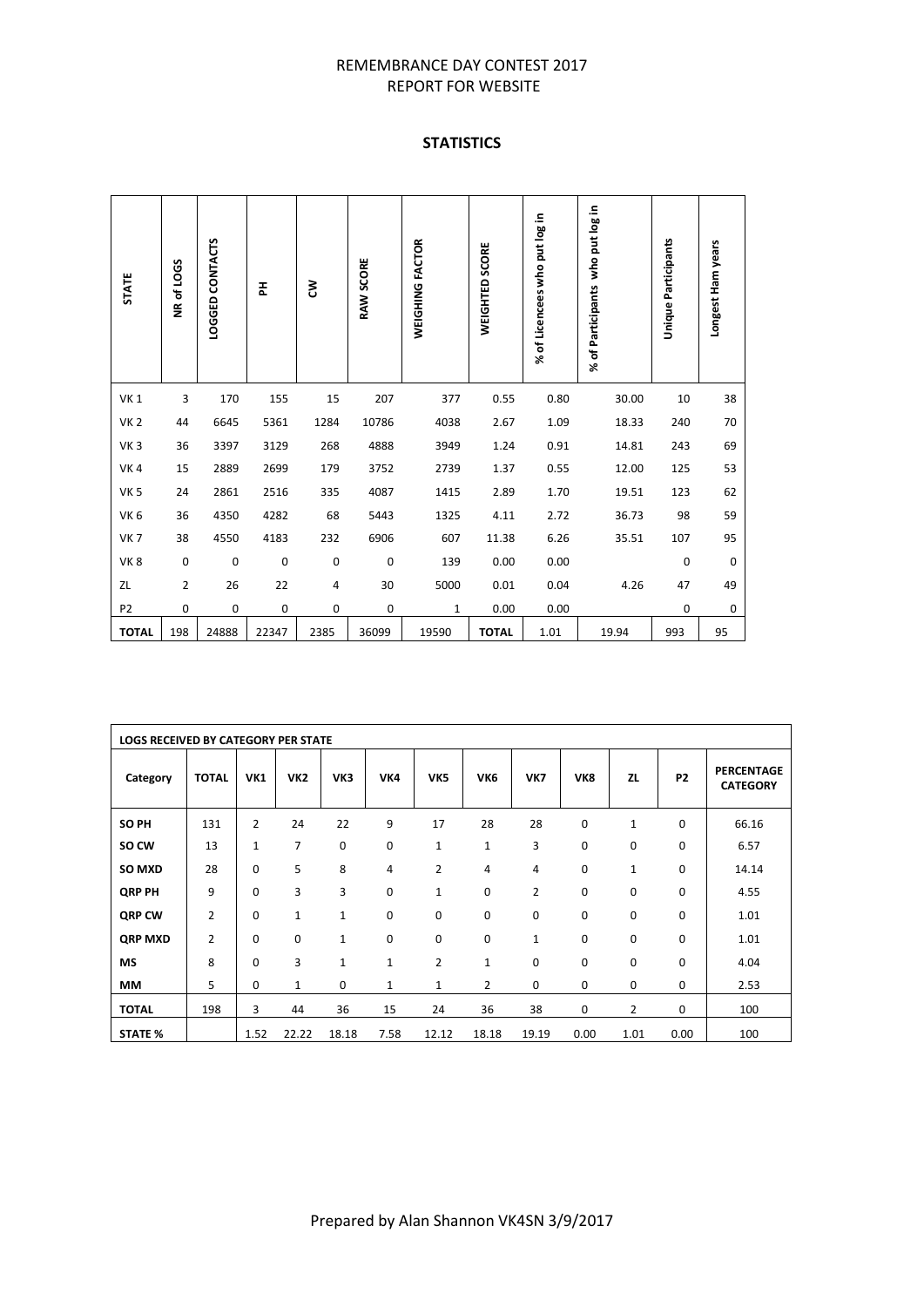| <b>PHONE BAND</b> | <b>TOTAL</b> | VK1          | VK <sub>2</sub> | VK3  | VK4            | VK5  | VK <sub>6</sub> | VK7  | ZL          | %     |
|-------------------|--------------|--------------|-----------------|------|----------------|------|-----------------|------|-------------|-------|
| 1800              | 988          | $\mathbf{0}$ | 298             | 210  | 119            | 88   | 98              | 175  | $\mathbf 0$ | 4.44  |
| 3500              | 5677         | 43           | 1884            | 988  | 716            | 741  | 624             | 667  | 14          | 25.52 |
| 7000              | 8824         | 104          | 2887            | 1704 | 1310           | 1406 | 525             | 880  | 8           | 39.67 |
| 14000             | 2115         | 8            | 130             | 127  | 525            | 279  | 887             | 159  | 0           | 9.51  |
| 21000             | 85           | 0            | 12              | 0    | 1              | 0    | 17              | 55   | 0           | 0.38  |
| 28000             | 139          | 0            | 12              | 1    | 0              | 1    | 22              | 103  | $\mathbf 0$ | 0.62  |
| 50                | 486          | 0            | 12              | 7    | 0              | 0    | 148             | 319  | 0           | 2.18  |
| 144               | 2199         | 0            | 17              | 48   | $\overline{2}$ | 1    | 1212            | 919  | $\Omega$    | 9.89  |
| 432               | 1456         | 0            | 13              | 38   | 0              | 0    | 704             | 701  | 0           | 6.55  |
| 1.2G              | 228          | 0            | 12              | 6    | 0              | 0    | 45              | 165  | $\mathbf 0$ | 1.02  |
| 2.3               | 12           | $\mathbf 0$  | 12              | 0    | $\mathbf 0$    | 0    | 0               | 0    | $\mathbf 0$ | 0.05  |
| >3.4              | 36           | 0            | 36              | 0    | 0              | 0    | 0               | 0    | 0           | 0.16  |
| <b>TOTAL</b>      | 22245        | 155          | 5325            | 3129 | 2673           | 2516 | 4282            | 4143 | 22          | 100   |

# **PH CONTACTS PER BAND PER STATE**

# **CW CONTACTS PER BAND PER STATE**

| <b>CW BAND</b> | <b>TOTAL</b> | VK1         | VK <sub>2</sub> | VK3 | VK4         | VK5         | VK <sub>6</sub> | VK7         | <b>ZL</b> | %     |
|----------------|--------------|-------------|-----------------|-----|-------------|-------------|-----------------|-------------|-----------|-------|
| 1800           | 269          | 0           | 165             | 27  | 28          | 47          | 2               | $\mathbf 0$ | 0         | 11.45 |
| 3500           | 751          | 9           | 385             | 80  | 56          | 109         | 21              | 87          | 4         | 31.97 |
| 7000           | 1080         | 6           | 512             | 161 | 91          | 173         | 36              | 101         | 0         | 45.98 |
| 14000          | 62           | 0           | 42              | 0   | 4           | 6           | 9               | 1           | 0         | 2.64  |
| 21000          | 20           | 0           | 20              | 0   | $\mathbf 0$ | $\mathbf 0$ | $\mathbf 0$     | 0           | 0         | 0.85  |
| 28000          | 21           | 0           | 20              | 0   | 0           | 0           | 0               | 1           | 0         | 0.89  |
| 50             | 18           | 0           | 18              | 0   | 0           | $\mathbf 0$ | 0               | 0           | 0         | 0.77  |
| 144            | 29           | $\mathbf 0$ | 13              | 0   | 0           | 0           | 0               | 16          | 0         | 1.23  |
| 432            | 30           | $\mathbf 0$ | 13              | 0   | $\mathbf 0$ | $\mathbf 0$ | $\mathbf 0$     | 17          | 0         | 1.28  |
| 1.2G           | 21           | $\mathbf 0$ | 12              | 0   | 0           | 0           | $\mathbf 0$     | 9           | 0         | 0.89  |
| 2.4            | 12           | $\mathbf 0$ | 12              | 0   | $\mathbf 0$ | 0           | $\mathbf 0$     | 0           | 0         | 0.51  |
| >3.4G          | 36           | 0           | 36              | 0   | 0           | 0           | 0               | 0           | 0         | 1.53  |
| <b>TOTAL</b>   | 2349         | 15          | 1248            | 268 | 179         | 335         | 68              | 232         | 4         | 100   |

#### **TOTAL BAND USAGE**

| <b>BAND</b>  | <b>CONTACTS</b> | <b>PHONE</b> | <b>CW</b> | <b>RTTY</b>    | <b>Same State Contacts</b> |          |
|--------------|-----------------|--------------|-----------|----------------|----------------------------|----------|
| 1800         | 1259            | 988          | 269       | $\overline{2}$ | VK1                        | 4        |
| 3500         | 6438            | 5677         | 751       | 10             | VK <sub>2</sub>            | 2074     |
| 7000         | 9917            | 8824         | 1080      | 13             | VK3                        | 583      |
| 14000        | 2179            | 2115         | 62        | $\overline{2}$ | VK4                        | 358      |
| 21000        | 109             | 85           | 20        | 4              | VK5                        | 322      |
| 28000        | 167             | 139          | 21        | 7              | VK <sub>6</sub>            | 2743     |
| 50           | 508             | 486          | 18        | $\overline{a}$ | VK7                        | 2897     |
| 144          | 2266            | 2199         | 29        | 37             | VK8                        | $\Omega$ |
| 432          | 1522            | 1456         | 30        | 36             | VK9                        | 0        |
| 1.2G         | 279             | 228          | 21        | 29             | ZL                         | 0        |
| 2.3G         | 24              | 12           | 12        | 0              | P <sub>2</sub>             | 0        |
| >3.4G        | 72              | 36           | 36        | 0              | <b>TOTAL</b>               | 8981     |
| <b>TOTAL</b> | 24740           | 22245        | 2349      | 144            |                            |          |
|              | RATIO           | PH:CW        | 9:1       |                |                            |          |

| <b>Same State Contacts</b> |      |
|----------------------------|------|
| VK1                        | 4    |
| VK <sub>2</sub>            | 2074 |
| VK3                        | 583  |
| VK4                        | 358  |
| VK <sub>5</sub>            | 322  |
| VK6                        | 2743 |
| VK7                        | 2897 |
| VK8                        | 0    |
| VK9                        | 0    |
| ZL                         | 0    |
| P2                         | 0    |
| TOTAL                      | 8981 |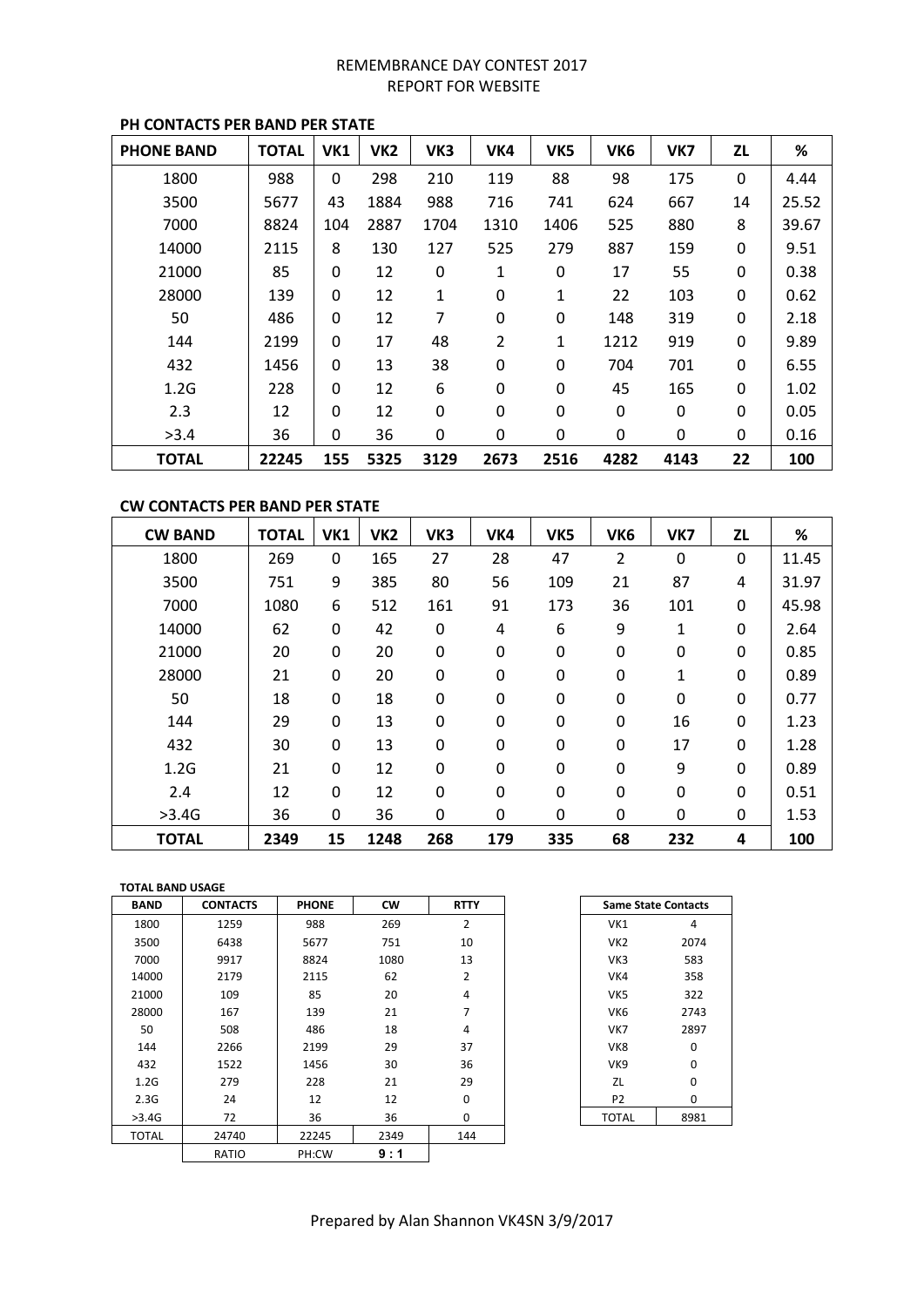|                | <b>RD NUMBER OF LOGS RECEIVED</b> |      |      |      |                |                |  |  |  |  |  |
|----------------|-----------------------------------|------|------|------|----------------|----------------|--|--|--|--|--|
| <b>STATE</b>   | 2012                              | 2013 | 2014 | 2015 | 2016           | 2017           |  |  |  |  |  |
| <b>VK1</b>     | 9                                 | 6    | 6    | 3    | 6              | 3              |  |  |  |  |  |
| <b>VK2</b>     | 32                                | 51   | 40   | 41   | 48             | 44             |  |  |  |  |  |
| <b>VK3</b>     | 33                                | 30   | 31   | 40   | 35             | 36             |  |  |  |  |  |
| <b>VK4</b>     | 41                                | 34   | 23   | 16   | 17             | 15             |  |  |  |  |  |
| <b>VK 5</b>    | 41                                | 38   | 37   | 30   | 26             | 24             |  |  |  |  |  |
| <b>VK6</b>     | 46                                | 59   | 56   | 58   | 46             | 36             |  |  |  |  |  |
| <b>VK 7</b>    | 17                                | 20   | 16   | 19   | 18             | 38             |  |  |  |  |  |
| <b>VK8</b>     | 1                                 | 2    | 2    | 0    | $\Omega$       | 0              |  |  |  |  |  |
| <b>ZL</b>      | 4                                 | 3    | 0    | 0    | $\mathfrak{p}$ | $\overline{2}$ |  |  |  |  |  |
| P <sub>2</sub> | $\Omega$                          | 0    | 0    | 0    | O              | 0              |  |  |  |  |  |
| <b>TOTAL</b>   | 224                               | 243  | 211  | 207  | 198            | 198            |  |  |  |  |  |

|                |      |      | <b>RD NUMBER OF LOGS RECEIVED PER CATEGORY</b> |      |                          |                |
|----------------|------|------|------------------------------------------------|------|--------------------------|----------------|
| Category       | 2012 | 2013 | 2014                                           | 2015 | 2016                     | 2017           |
| <b>SOPH</b>    | 163  | 169  | 135                                            | 124  | 141                      | 131            |
| SO CW          | 7    | 18   | 20                                             | 19   | 11                       | 13             |
| <b>SO MXD</b>  | 17   | 18   | 20                                             | 27   | 16                       | 28             |
| <b>QRP PH</b>  | 8    | 10   | 13                                             | 10   | 11                       | 9              |
| <b>QRP CW</b>  | 4    | 6    | 3                                              | 7    | $\overline{\phantom{a}}$ | $\overline{2}$ |
| <b>QRP MXD</b> | 3    | 3    | 1                                              | 3    | $\mathfrak{p}$           | $\overline{2}$ |
| <b>MS</b>      | 10   | 10   | 8                                              | 8    | 11                       | 8              |
| <b>MM</b>      | 12   | 9    | 11                                             | 9    | 4                        | 5              |
| <b>TOTAL</b>   | 224  | 243  | 211                                            | 207  | 198                      | 198            |

| <b>BAD AND PAPER LOGS</b>    |                                              |      |      |      |     |     |  |  |  |  |  |
|------------------------------|----------------------------------------------|------|------|------|-----|-----|--|--|--|--|--|
|                              | 2012<br>2016<br>2013<br>2015<br>2014<br>2017 |      |      |      |     |     |  |  |  |  |  |
| <b>CHECK LOG</b>             | 6                                            | 5    | 5    | 4    |     | 6   |  |  |  |  |  |
| <b>RESCORED</b>              | 36                                           | 173  | 43   | 40   |     | 4   |  |  |  |  |  |
| <b>PAPER</b>                 | 16                                           | 20   | 12   | 9    | 9   | 13  |  |  |  |  |  |
| <b>Unique</b><br><b>Stns</b> | 1345                                         | 1375 | 1120 | 1075 | 961 | 993 |  |  |  |  |  |

| <b>SSB to CW RATIO</b> |      |      |      |      |      |      |
|------------------------|------|------|------|------|------|------|
|                        | 2012 | 2013 | 2014 | 2015 | 2016 | 2017 |
| SSB:CW                 | 31:1 | 13:1 | 9:1  | 7:1  | 14:1 | 9:1  |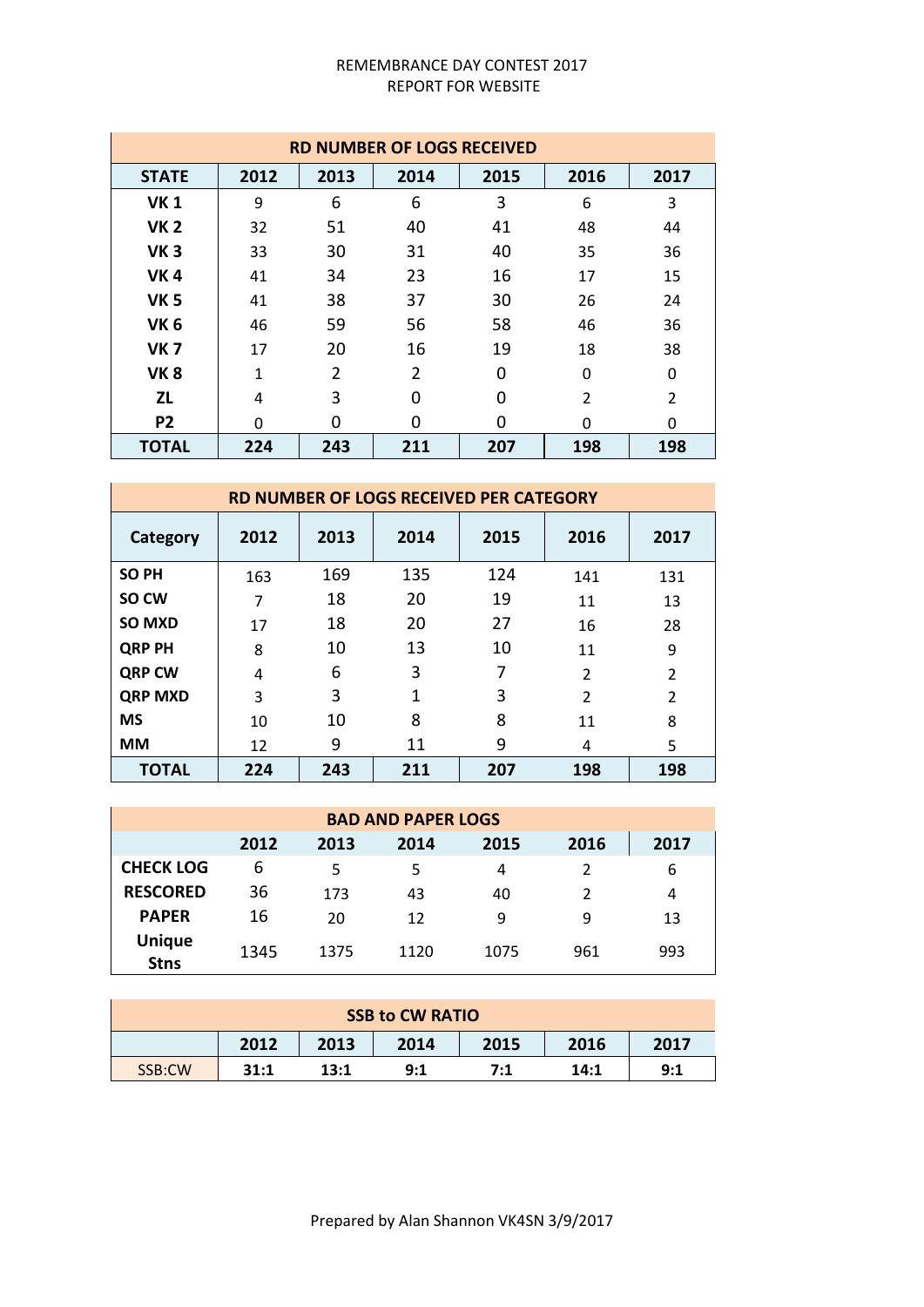| <b>Same State Contacts</b> |       |       |       |       |      |      |  |
|----------------------------|-------|-------|-------|-------|------|------|--|
| <b>AREA</b>                | 2012  | 2013  | 2014  | 2015  | 2016 | 2017 |  |
| VK1                        | 85    | 5     | 23    | 7     | 37   | 4    |  |
| VK <sub>2</sub>            | 1807  | 2161  | 2516  | 2500  | 3142 | 2074 |  |
| VK3                        | 848   | 940   | 802   | 1568  | 978  | 583  |  |
| VK4                        | 2250  | 2349  | 690   | 667   | 364  | 358  |  |
| VK5                        | 2848  | 2031  | 2853  | 2314  | 1095 | 322  |  |
| VK <sub>6</sub>            | 5049  | 6164  | 3657  | 2887  | 3394 | 2743 |  |
| VK7                        | 1162  | 378   | 637   | 1249  | 973  | 2897 |  |
| VK <sub>8</sub>            | 1     | 1     | 1     | 0     | 0    | 0    |  |
| VK <sub>9</sub>            | 0     | 0     | 0     | 0     | 0    | 0    |  |
| <b>ZL</b>                  | 0     | 0     | 0     | 0     | 0    | 0    |  |
| P <sub>2</sub>             | 0     | 0     | 0     | 0     | 0    | 0    |  |
| <b>TOTAL</b>               | 14050 | 14029 | 11179 | 11192 | 9983 | 8981 |  |

| <b>RD PHONE CONTACTS PER BAND</b> |       |       |       |       |          |       |  |
|-----------------------------------|-------|-------|-------|-------|----------|-------|--|
| <b>PHONE</b><br><b>BAND</b>       | 2012  | 2013  | 2014  | 2015  | 2016     | 2017  |  |
| 1800                              | 818   | 404   | 701   | 710   | 860      | 988   |  |
| 3500                              | 8690  | 4490  | 5619  | 6097  | 7327     | 5677  |  |
| 7000                              | 16849 | 14565 | 10847 | 9351  | 12334    | 8824  |  |
| 14000                             | 4257  | 3939  | 2740  | 2078  | 3553     | 2115  |  |
| 21000                             | 414   | 355   | 206   | 197   | 96       | 85    |  |
| 28000                             | 199   | 267   | 205   | 192   | 94       | 139   |  |
| 50                                | 490   | 243   | 326   | 318   | 284      | 486   |  |
| 144                               | 3416  | 3015  | 2369  | 2383  | 1948     | 2199  |  |
| 432                               | 1776  | 1510  | 1176  | 1377  | 1021     | 1456  |  |
| 1.2                               | 18    | 71    | 106   | 97    | 138      | 228   |  |
| 2.3                               | 0     | 32    | 30    | 10    | $\Omega$ | 12    |  |
| >3.4                              | 0     | 32    | 40    | 14    | 0        | 36    |  |
| <b>TOTAL</b>                      | 36927 | 28923 | 24365 | 22824 | 27655    | 22245 |  |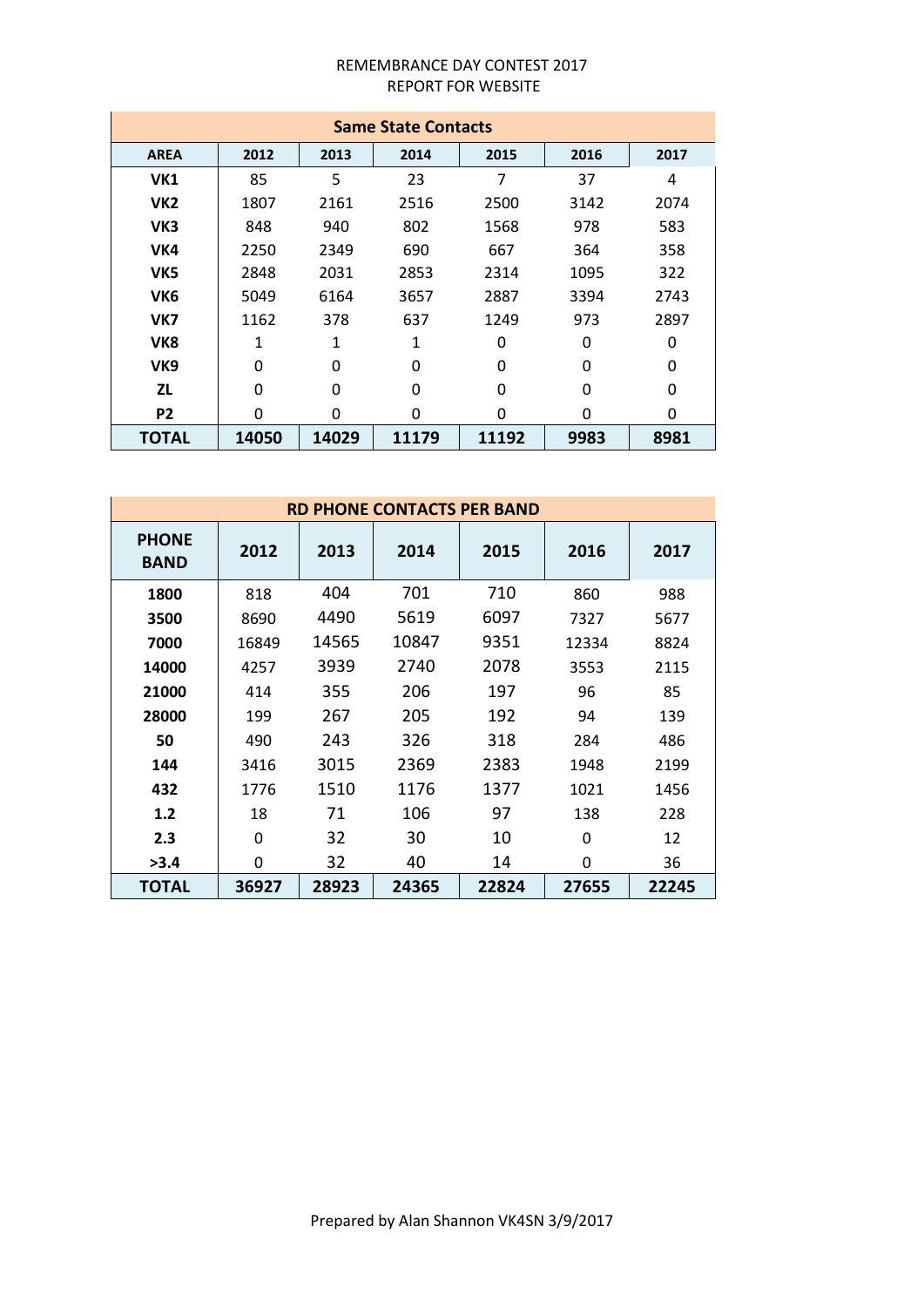| <b>RD CW CONTACTS BY BAND</b> |      |      |      |      |                |      |  |
|-------------------------------|------|------|------|------|----------------|------|--|
| <b>CW BAND</b>                | 2012 | 2013 | 2014 | 2015 | 2016           | 2017 |  |
| 1800                          | 88   | 95   | 127  | 318  | 205            | 269  |  |
| 3500                          | 546  | 545  | 810  | 861  | 680            | 751  |  |
| 7000                          | 516  | 1173 | 1444 | 1531 | 1095           | 1080 |  |
| 14000                         | 23   | 110  | 130  | 260  | 59             | 62   |  |
| 21000                         | 6    | 56   | 28   | 39   | 3              | 20   |  |
| 28000                         | 5    | 55   | 12   | 30   | $\overline{2}$ | 21   |  |
| 50                            | 6    | 40   | 26   | 32   | $\mathbf{1}$   | 18   |  |
| 144                           | 0    | 59   | 48   | 36   | $\Omega$       | 29   |  |
| 432                           | 4    | 54   | 37   | 31   | $\Omega$       | 30   |  |
| 1.2                           | 0    | 14   | 20   | 10   | $\Omega$       | 21   |  |
| 2.3                           | 0    | 31   | 20   | 9    | $\Omega$       | 12   |  |
| >3.4                          | 0    | 32   | 20   | 10   | 0              | 36   |  |
| <b>TOTAL</b>                  | 1194 | 2264 | 2722 | 3167 | 2045           | 2349 |  |

| <b>RD TOTAL CONTACTS PER BAND</b> |       |       |       |       |       |       |
|-----------------------------------|-------|-------|-------|-------|-------|-------|
| <b>BAND</b>                       | 2012  | 2013  | 2014  | 2015  | 2016  | 2017  |
| 1800                              | 906   | 499   | 828   | 1028  | 1066  | 1259  |
| 3500                              | 9236  | 5035  | 6429  | 6958  | 8011  | 6438  |
| 7000                              | 17365 | 15738 | 12292 | 10915 | 13430 | 9917  |
| 14000                             | 4280  | 4049  | 2870  | 2339  | 3614  | 2179  |
| 21000                             | 420   | 411   | 234   | 238   | 99    | 109   |
| 28000                             | 204   | 322   | 217   | 222   | 96    | 167   |
| 50                                | 496   | 283   | 352   | 350   | 285   | 508   |
| 144                               | 3416  | 3074  | 2417  | 2419  | 1948  | 2266  |
| 432                               | 1780  | 1564  | 1213  | 1408  | 1021  | 1522  |
| 1.2                               | 18    | 85    | 126   | 107   | 138   | 279   |
| 2.3                               | 0     | 63    | 50    | 19    | 0     | 24    |
| >3.4                              | 0     | 64    | 60    | 24    | 0     | 72    |
| <b>TOTAL</b>                      | 38121 | 31187 | 27088 | 26027 | 29708 | 24740 |

| <b>CATEGORY WINNERS, 2012 Onwards</b> |                |      |                |      |                    |      |                |      |                    |      |                     |      |
|---------------------------------------|----------------|------|----------------|------|--------------------|------|----------------|------|--------------------|------|---------------------|------|
| <b>CATEGORY</b>                       | 2012           |      | 2013           |      | 2014               |      | 2015           |      | 2016               |      | 2017                |      |
| <b>SOPH</b>                           | <b>VK7NET</b>  | 1055 | VK2TQ          | 841  | VK2PR              | 983  | VK5CB          | 930  | VK2MT              | 926  | VK2MT               | 974  |
| <b>SOCW</b>                           | <b>VK7RF</b>   | 180  | <b>VK5NE</b>   | 542  | VK <sub>2</sub> GR | 482  | VK5LJ          | 598  | VK <sub>2GR</sub>  | 508  | VK <sub>2GR</sub>   | 758  |
| <b>SOMX</b>                           | VK6ZRW         | 891  | VK5ZD          | 1024 | VK <sub>2</sub> BJ | 1030 | <b>VK5SFA</b>  | 764  | VK5LJ              | 856  | VK5LI               | 1036 |
| <b>ORPPH</b>                          | <b>VK6FLAB</b> | 259  | <b>VK6FMON</b> | 448  | <b>VK5FDEC</b>     | 294  | <b>VK5FDEC</b> | 311  | <b>VK5WTF</b>      | 313  | VK <sub>2</sub> AOJ | 422  |
| <b>ORPCW</b>                          | VK3OB          | 222  | VK2ONZ         | 131  | VK3AGO             | 104  | <b>VK5NE</b>   | 424  | VK2IG              | 176  | VK2IG               | 170  |
| <b>ORPMX</b>                          | VK2IG          | 176  | VK5ZT          | 810  | VK5ZT              | 489  | VK5ZT          | 567  | <b>VK2IO</b>       | 573  | <b>VK7NTK</b>       | 380  |
| МS                                    | VK2GGC         | 1148 | VK2GGC         | 983  | VK2GGC             | 1076 | VK2WG          | 361  | VK <sub>2</sub> AU | 1175 | <b>VK2TUV</b>       | 1322 |
| MМ                                    | VK4XA          | 935  | VK5AKM         | 1050 | <b>VK4WIL</b>      | 1153 | VK2GGC         | 1267 | VK4TS              | 1233 | <b>VK6NC</b>        | 1437 |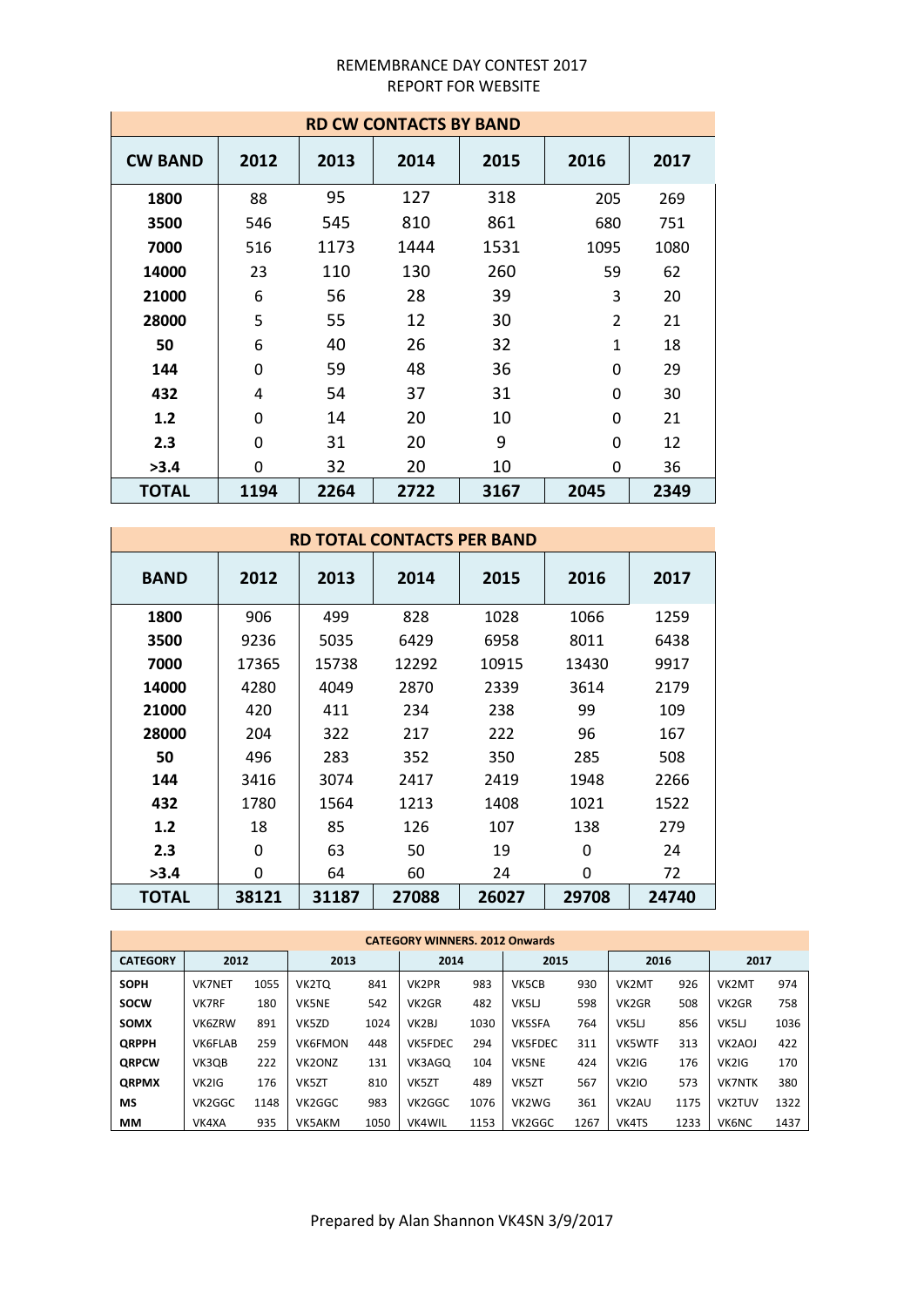| <b>Team Winners</b> |                                |                  |                 |                 |                 |              |
|---------------------|--------------------------------|------------------|-----------------|-----------------|-----------------|--------------|
| <b>CATEGORY</b>     | <b>TEAMS</b><br><b>ENTERED</b> | <b>TEAM NAME</b> | <b>CALLSIGN</b> | <b>CALLSIGN</b> | <b>CALLSIGN</b> | <b>SCORE</b> |
| 2012                | 7                              | Wallaroos        | VK4GH           | VK4TS           | <b>VK7NET</b>   | 1898         |
| 2013                | 5                              | West Oz Winners  | VK6MAB          | VK6BDO          | <b>VK6TWO</b>   | 1797         |
| 2014                | 4                              | NSW Wombats      | VK2GR           | <b>VK2IR</b>    | VK2AWD          | 1020         |
| 2015                | 6                              | Elizabeth ARC    | VK5ZT           | VK5ZD           | <b>VK5NE</b>    | 1736         |
| 2016                | 4                              | Sand Gropers     | VK6ZRW          | VK6QS           | VK6AXB          | 1315         |
| 2017                | 3                              | AREG Team 1      | VK5QI           | <b>VK3TST</b>   | VK5GR           | 1633         |

|                 | <b>ALL TIME RECORDS. 2012 Onwards</b> |                    | <b>MULTI OP STNS</b> |      |                                |                        |
|-----------------|---------------------------------------|--------------------|----------------------|------|--------------------------------|------------------------|
| <b>CATEGORY</b> | <b>YEAR</b>                           | <b>CALLSIGN</b>    | <b>SCORE</b>         |      | <b>CLUBS</b><br><b>ENTERED</b> | NR OF O<br><b>USED</b> |
| <b>SOPH</b>     | 2012                                  | <b>VK7NET</b>      | 1055                 | 2012 | 22                             | 103                    |
| <b>SOCW</b>     | 2017                                  | VK <sub>2</sub> GR | 758                  | 2013 | 19                             | 82                     |
| <b>SOMX</b>     | 2017                                  | VK5LJ              | 1036                 | 2014 | 19                             | 102                    |
| <b>QRPPH</b>    | 2013                                  | <b>VK6FMON</b>     | 448                  | 2015 | 17                             | 72                     |
| <b>QRPCW</b>    | 2015                                  | <b>VK5NE</b>       | 424                  | 2016 | 15                             | 72                     |
| <b>QRPMX</b>    | 2013                                  | VK5ZT              | 810                  | 2017 | 11                             | 51                     |
| <b>MS</b>       | 2017                                  | VK2TUV             | 1322                 |      |                                |                        |
| <b>MM</b>       | 2017                                  | <b>VK6NC</b>       | 1437                 |      |                                |                        |

| <b>MULTI OP STNS</b> |                                |                                 |  |  |  |  |
|----------------------|--------------------------------|---------------------------------|--|--|--|--|
|                      | <b>CLUBS</b><br><b>ENTERED</b> | <b>NR OF OPS</b><br><b>USED</b> |  |  |  |  |
| 2012                 | 22                             | 103                             |  |  |  |  |
| 2013                 | 19                             | 82                              |  |  |  |  |
| 2014                 | 19                             | 102                             |  |  |  |  |
| 2015                 | 17                             | 72                              |  |  |  |  |
| 2016                 | 15                             | 72                              |  |  |  |  |
| 2017                 | 11                             | 51                              |  |  |  |  |

# **PICTURES**

# **VK2TUV**

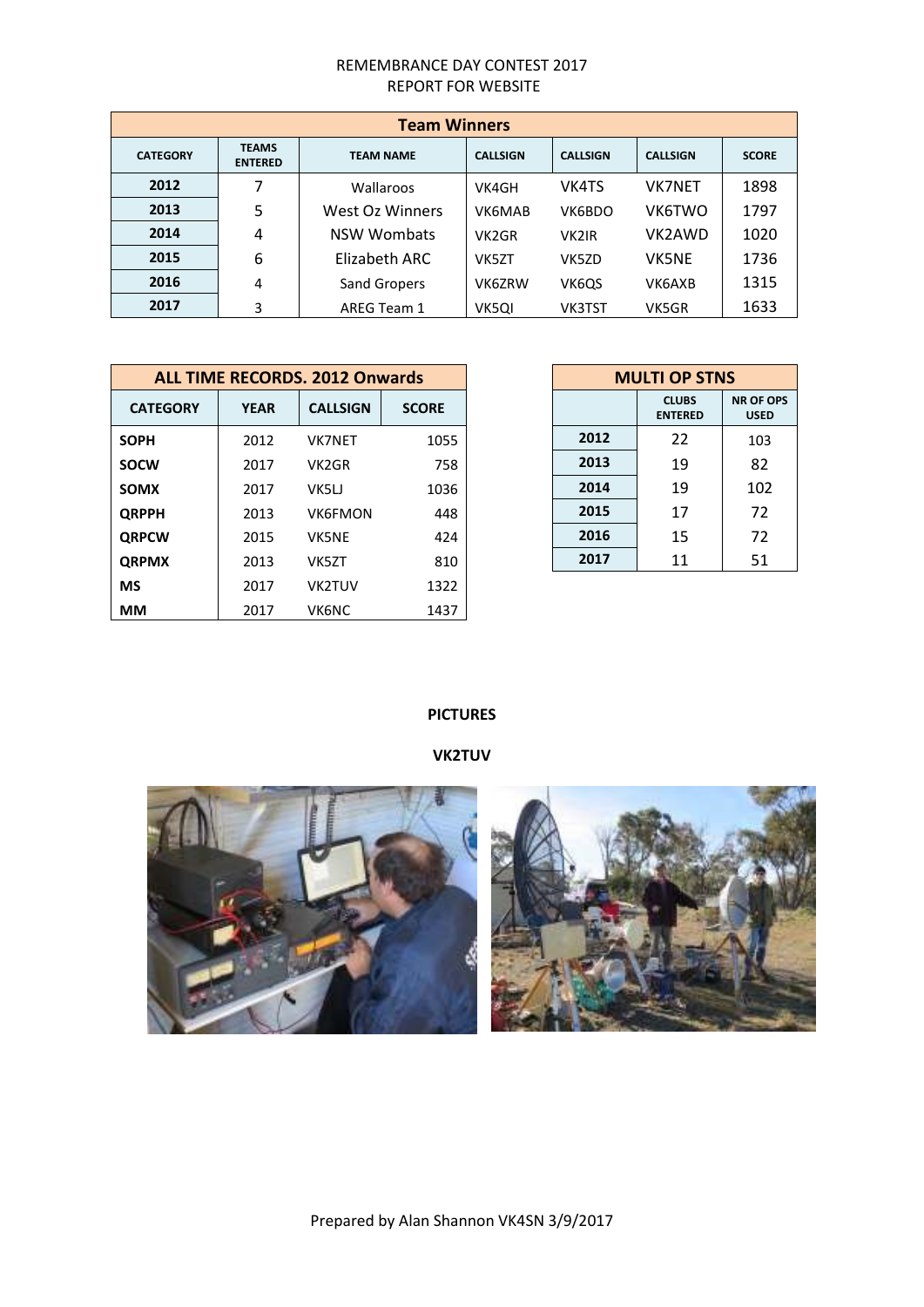

VK2TUV Ops around the campfire.







Prepared by Alan Shannon VK4SN 3/9/2017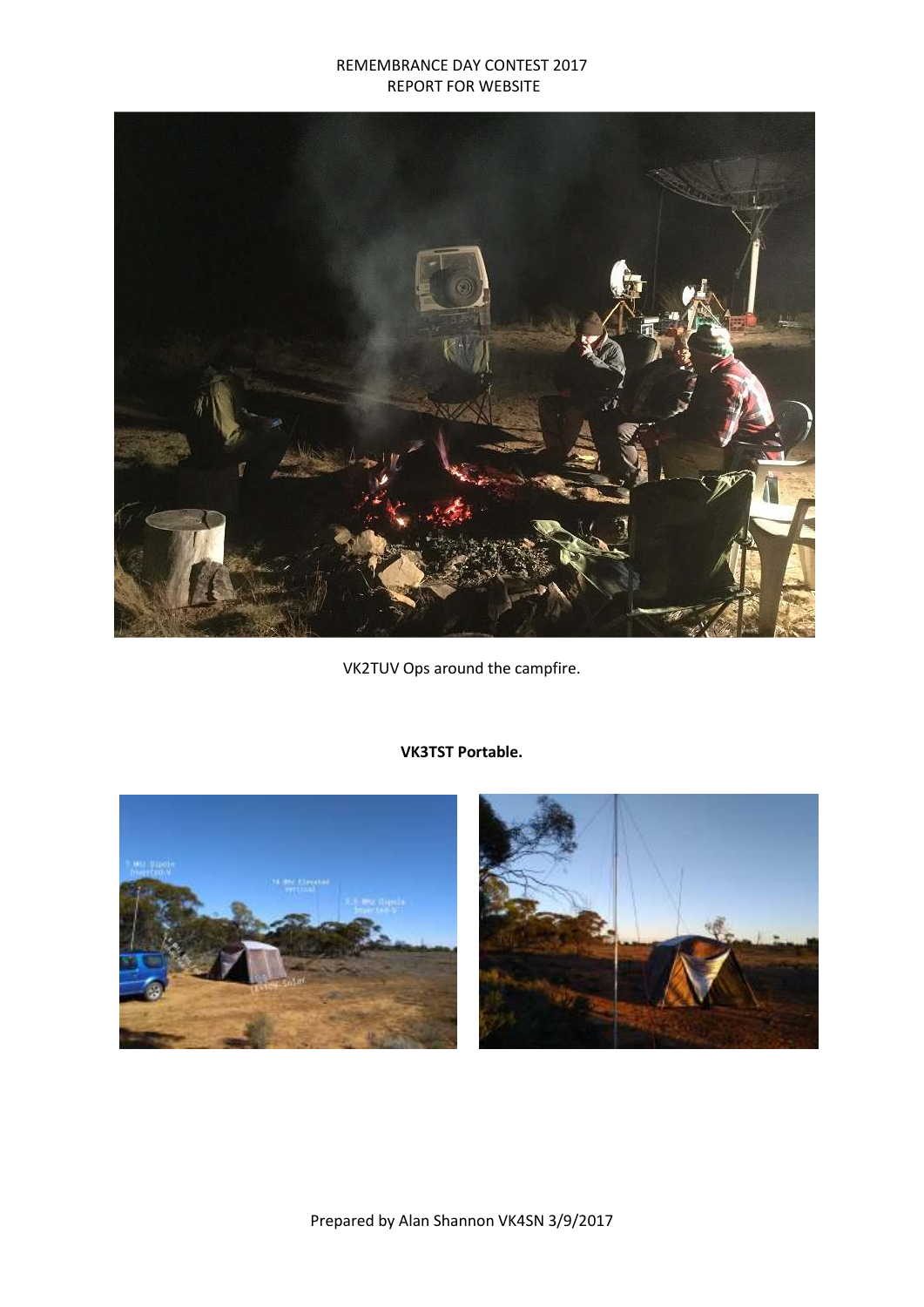## **VK2CU**

VK2CU from home location pointing towards VK2TUV all bands 160 through 75GHz



#### **VK2MT out at the usual sheep station**



#### **SOAPBOX COMMENTS**

CALLSIGN: VK2AWX SOAPBOX: Many thanks to all for your participation and logistical support.

CALLSIGN: VK2AZ SOAPBOX: FT-102, IC-7100 40m dipole, 80m inverted L used on 160m also. SOAPBOX: Surprised anyone could hear me on 160m with my 80m antenna. SOAPBOX: Goal was to beat last years score, and achieved that. SOAPBOX: Thanks to the contest manager and helpers.

CALLSIGN: VK2BFC SOAPBOX: had a great time this year, poor conditions but still fun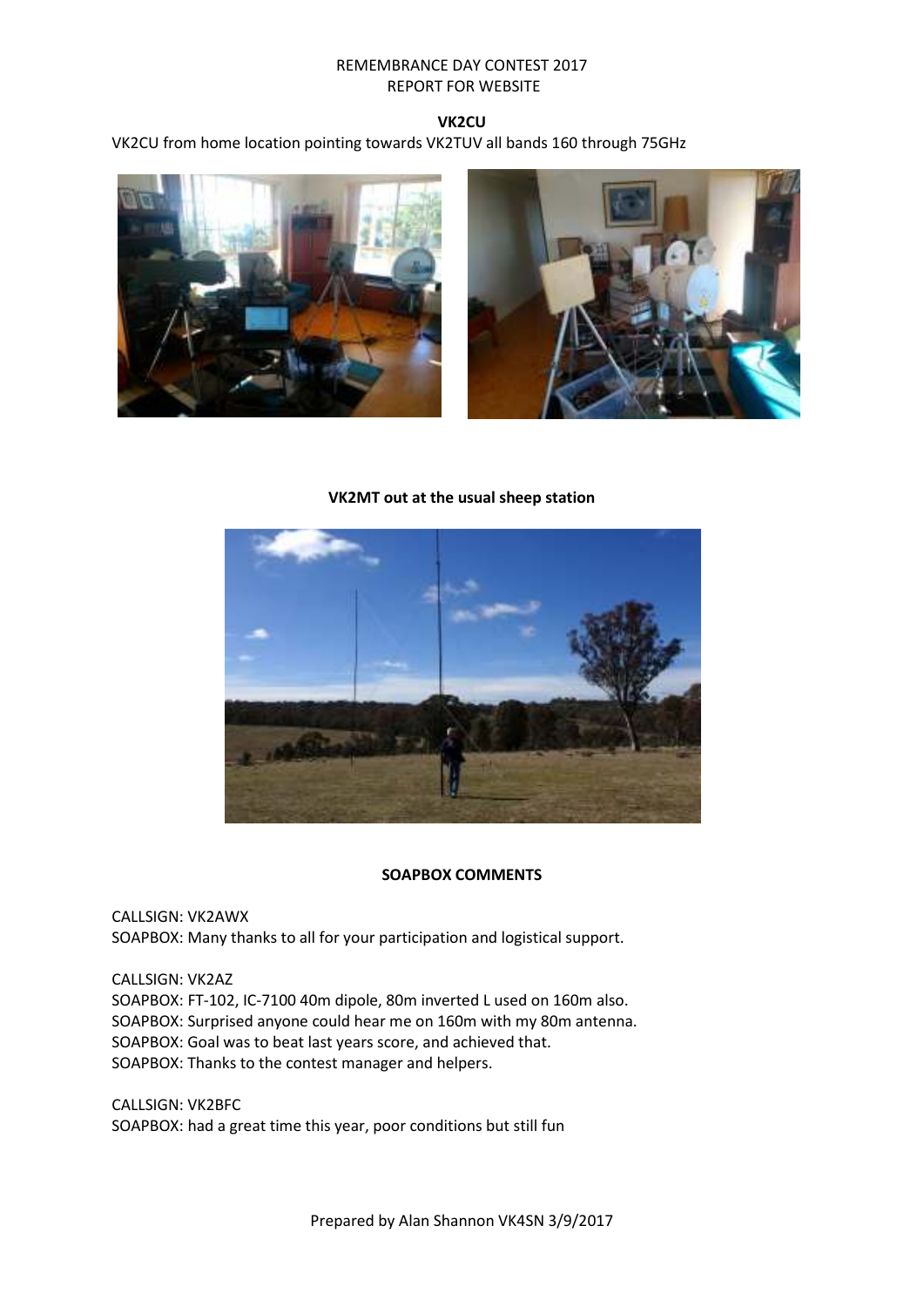#### CALLSIGN: VK2BJ

SOAPBOX: Very slow going and poor conditions on HF bands. No activity to speak SOAPBOX: of on VHF/UHF Enjoyable nevertheless.

#### CALLSIGN: VK2BJT

SOAPBOX: Suffering jet lag from an overseas flight, I only caught the last 2 hours of the SOAPBOX: contest and did not check for rule changes. Thus I have mistakenly used the old SOAPBOX: sequencial QSO numbering system. My appologies. Please use this log submission for SOAPBOX: cross checking, but I don't mind if it is left out of the final scoring, being an SOAPBOX: invalid entry. The post contest entry made me aware of my error. Fun contest, thanks. SOAPBOX: Best 73, Ian vk2bjt

#### CALLSIGN: VK2EL

SOAPBOX: OPERATED FROM RETIREMENT VILLAGE, USING IC7300 AND SOAPBOX: MAG LOOP ANTENNAS ON BALCONY. THANKS TO ALL, ESPECIALLY SOAPBOX: VK4SN!

#### CALLSIGN: VK2FHRK

SOAPBOX: Found the contest this year very slow. Lots of noise on 40m. SOAPBOX: Also discovered a few stations, that may have NOT read the rules and just gave o SOAPBOX: Cheers Leonie VK2FHRK

#### CALLSIGN: VK2GR

SOAPBOX: VK2GR was again leader for the NSW Wombats team with Barry VK2BJ SOAPBOX: and David VK2WQ being the other team members. The bands were SOAPBOX: very quiet with only a little QRN on 160m at my rural QTH. SOAPBOX: The night hours really paid good score dividends for me this year while SOAPBOX: still managing to get 3 hours sleep. An enjoyable contest SOAPBOX: I like to actively participate to acknowledge the WWII signals operators SOAPBOX: who mentored me in my early years, these being VK2EO, VK2PF and VK2OI.

#### CALLSIGN: VK2IG

SOAPBOX: Tcvr: TS-480HX @ 5W output. SOAPBOX: Antennas: 80/40m - 80m OCF dipole; 20m - 5-band spiderbeam yagi. SOAPBOX: Heard only 3 contest stations on 20m on Sunday, but couldn't work. SOAPBOX: Was called by VK6 in answer to my CQ on 20m! SOAPBOX: Thanks to all those who answered my QRP signal. SOAPBOX: Thanks to the organisers for managing the contest this year.

#### CALLSIGN: VK2LEE

SOAPBOX: Still the Great friendly contest - Noise level here over 9 at midnight!! SOAPBOX: Heard many contacts where one operator told the other that the SOAPBOX: exchange number was years as a licenced ham, and didn't change with SOAPBOX: each contact .. Hi Hi.

CALLSIGN: VK2MK SOAPBOX: Operating portable in Georgetown, Cape York, Far North Queensland

# CALLSIGN: VK2MT

SOAPBOX: Operated portable again from a sheep farm 20klms west of Goulburn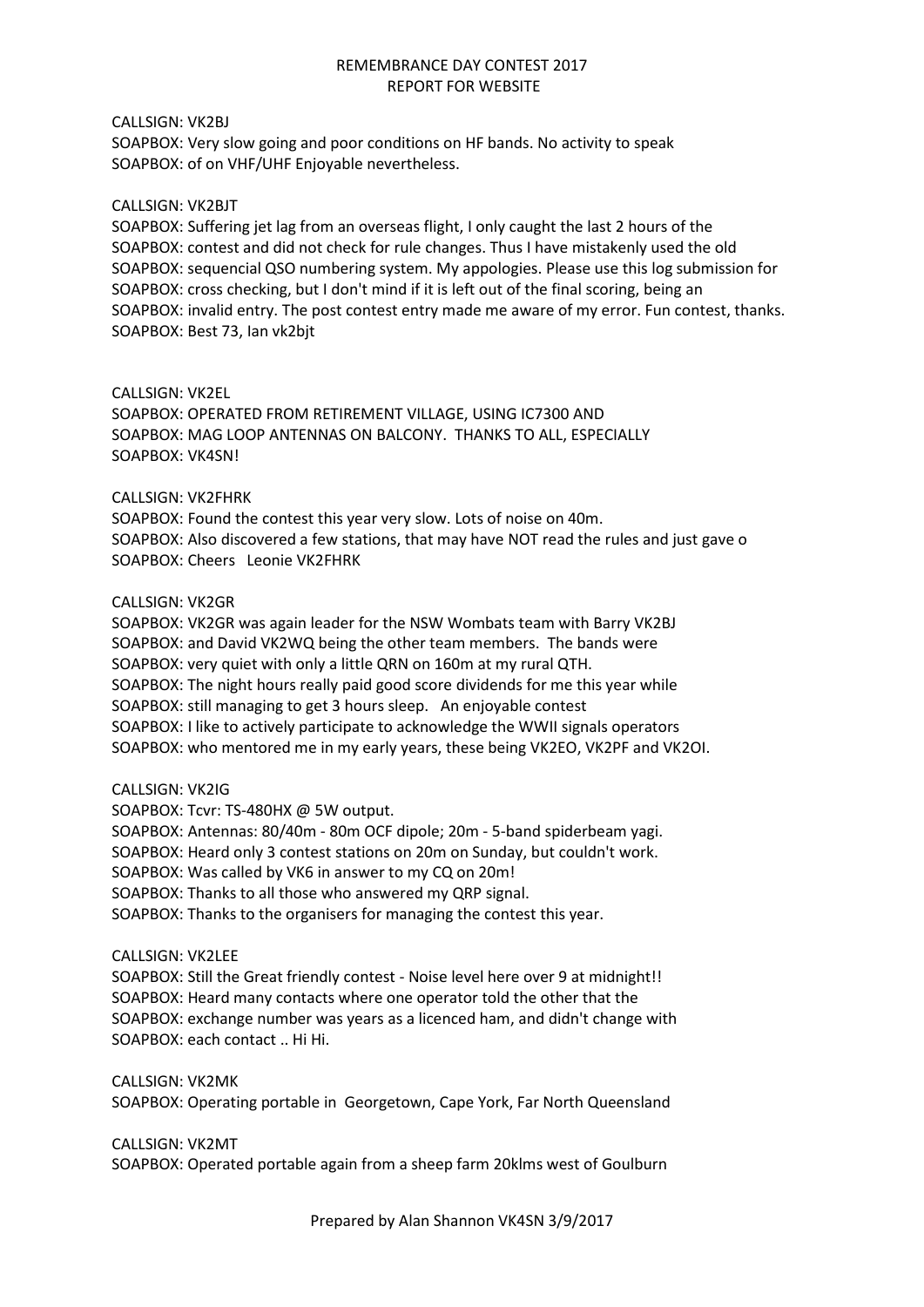SOAPBOX: Used 2 antennas - Random length dipole & a 20m vertical SOAPBOX: No 240v - Used 450aH of 12v batteries & 600 watts of solar panels SOAPBOX: Band propagation reasonable, but a bit quiet on Sunday morning SOAPBOX: Lots of enjoyable contacts

SOAPBOX: If it wasn't the sheep & kangaroos nudging the antenna guy ropes SOAPBOX: it was the high winds.

## CALLSIGN: VK2TTL

SOAPBOX: Thanks for the contest this year. Was able to spend a few hrs on Sat SOAPBOX: night on 80M, and an hour on Sunday morning before the fencing. SOAPBOX: Conditions were reasonable . Cheers

CALLSIGN: VK2TUV

OPERATORS: VK2JDS, VK2MTJ, VK2MTM, VK2AMV, VK2ASY, VK2EJM, VK2FGAZ, VK2XPH, VK2TUV NAME: Amateur Radio Central West Group, C/- Lindsay Harvey SOAPBOX: Multi Operator, Single Transmitter, Worked portable QF46PU SOAPBOX: Great Contest, was great fun to activate the higher Microwave bands SOAPBOX: for the first time (That we are aware of) during an RD Contest SOAPBOX: Campoven cooked roast lamb is the best SOAPBOX: 73 de Dave, Terry, Gordon, Lindsay, Kim, John, Garry, Phillipa, 2nd John, & Saul (The Dog)

## CALLSIGN: VK2WQ

SOAPBOX: I enjoyed the contest. The 3 hour blocks seem to be a reasonable choice for CW. SOAPBOX: Where were the ZL stations? SOAPBOX: Member of the NSW Wombats team headed by VK2GR

CALLSIGN: VK2YW SOAPBOX: All contacts made from FT-817 running 5watts. Antenna - Link dipole for 40m/80m.

CALLSIGN: VK3AGQ SOAPBOX: A good contest. Thanks to all. SOAPBOX: 73

CALLSIGN: VK3FLCS SOAPBOX: 2nd year in contest. Enjoyed the short time I was able to compete.

OPERATORS: VK3FMMB SOAPBOX: HAD FUN. OVER.

OPERATORS: VK3LM SOAPBOX: On hast to click log to log a contact! Great 160M activity.

OPERATORS: VK3MCD SOAPBOX: First time entrant, enjoyed participating

OPERATORS: VK3NCC SOAPBOX: Thanks to the organisers!! SOAPBOX: Got a lot of people out and operating. SOAPBOX: Very Enjoyable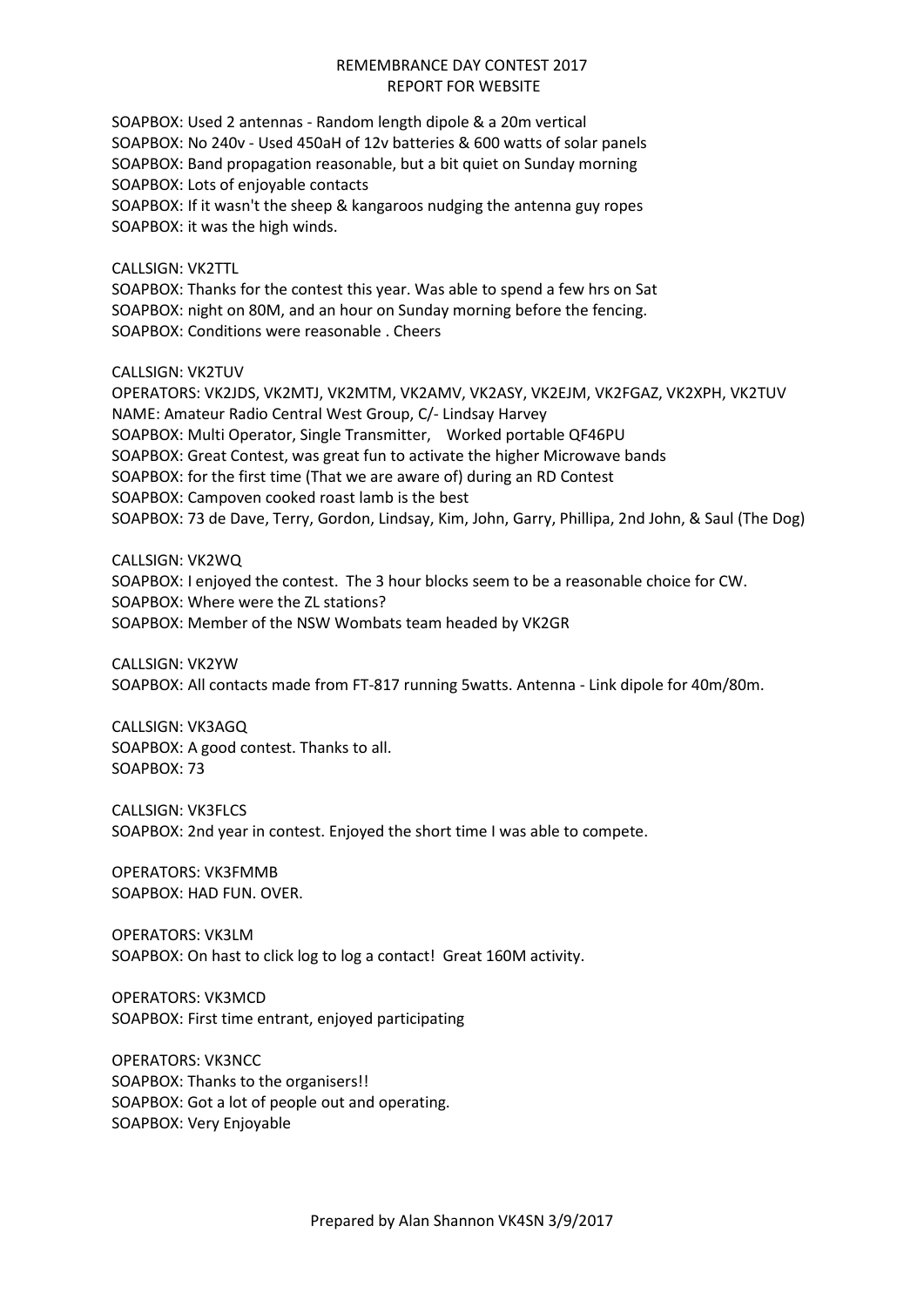CALLSIGN: VK3YE SOAPBOX: Good contest. Evening spent at home & morning pedestrian mobile on beach.

OPERATORS: VK4FPDG SOAPBOX: VERY ENJOYABLE CONTEST!

CALLSIGN: VK4HH OPERATORS: VK4DI VK4ZD SOAPBOX: Good activity in spite of challenging condx.

OPERATORS: VK4LAT SOAPBOX: Thanks to Al vk4sn for doing a great job SOAPBOX: on the contest

OPERATORS: VK4NM SOAPBOX: My first RD contest, enjoyed the short time I spent on radio. Look forward to p

CALLSIGN: VK5GR SOAPBOX: Thanks for a fantastic contest again this year. I do think to SOAPBOX: help promote more RTTY that a seperate digital modes section SOAPBOX: would be good. The effort to setup RTTY is not rewarded unless SOAPBOX: you also work CW. Thanks to the WIA and the organisers again for SOAPBOX: RD 2017.

OPERATORS: VK5KX SOAPBOX: Great friendly contest, didn't hear any VK8's.

OPERATORS: VK5NE SOAPBOX: Very disappointed with the VK5 participation this year. SOAPBOX: Surprising conditions due to the recent solar acivity.

OPERATORS: VK5PL SOAPBOX: Conditions not very good so I got a bit bored and did not get back to the contes

OPERATORS: VK5UE SOAPBOX: Lot of noise on bands

CALLSIGN: VK6ARN OPERATORS: VK6POP,VK6PAW SOAPBOX: Operated phone only - dunno why it says "mixed mode". i EDITED TO "Phone" SOAPBOX: Operated from QTH. Severe weather warnings cancelled plans for portable operatio

OPERATORS: VK6CSW SOAPBOX: Thanks for a great contest, most enjoyable.

# OPERATORS: VK6DDX

SOAPBOX: Thanks for an enjoyable contest. It is the first time in several years SOAPBOX: that for work reasons I was able to take part. Everyone's behaviour was great a SOAPBOX: participants were friendly. Thank you as Contest Manager for the SOAPBOX: orgnisation and management. A great contest and while band conditions SOAPBOX: have changed I still get the same thrill taking part as I did in 1970s as VK7UX.